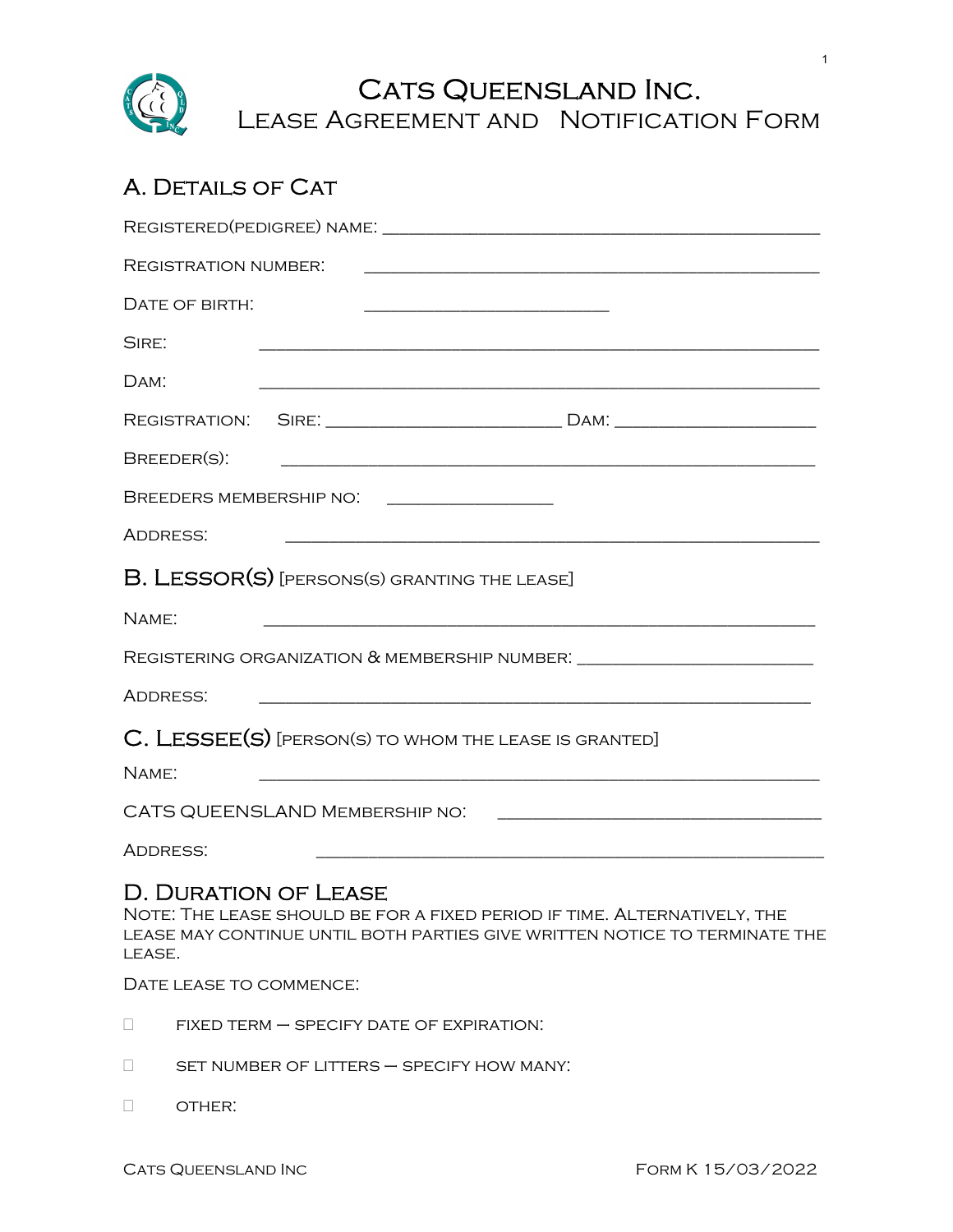## E. PURPOSE OF LEASE [TICK ALL THAT APPLY]

2

- **D** BREEDING
- Showing
- Other please specify:

### F. Responsibility and cost sharing

The custodian is primarily responsible for ensuring that the cat has appropriate accommodation, shelter, food, water veterinary treatment and heath cat. Unless otherwise specified, costs are to be shared 50% lessor, 50% lessee.

Responsibility and cost-sharing arrangements between lessor and lessee do not affect either party's obligation to protect the cat's welfare, in accordance with Cats Queensland Inc. Code of Ethics.

#### Food

| L OOD                      |                   |                              |          |  |
|----------------------------|-------------------|------------------------------|----------|--|
|                            | $\square$ LESSEE  |                              |          |  |
|                            | <b>LESSOR</b>     |                              |          |  |
| П.                         |                   | SHARED - % LESSOR % LESSEE   |          |  |
| VETERINARY AND HEALTH CARE |                   |                              |          |  |
| $\Box$                     | <b>LESSEE</b>     |                              |          |  |
|                            | <b>LESSOR</b>     |                              |          |  |
|                            |                   | SHARED - % LESSOR % LESSEE   |          |  |
| TRANSPORTATION             |                   |                              |          |  |
|                            | LESSEE            |                              |          |  |
|                            | <b>LESSOR</b>     |                              |          |  |
|                            |                   | □ SHARED - % LESSOR % LESSEE |          |  |
| <b>ENTRY FEES</b>          |                   |                              |          |  |
|                            | $\Box$ LESSEE     |                              |          |  |
|                            | <b>LESSOR</b>     |                              |          |  |
|                            |                   | SHARED - % LESSOR % LESSEE   |          |  |
| <b>INSURANCE</b>           |                   |                              |          |  |
|                            | $L$ LESSEE        |                              |          |  |
|                            | <b>LESSOR</b>     |                              |          |  |
| П                          | SHARED - % LESSOR |                              | % LESSEE |  |
| OTHER (SPECIFY):           |                   |                              |          |  |
| $\Box$                     | LESSEE            |                              |          |  |
| $\Box$                     | LESSOR            |                              |          |  |
| $\Box$                     | SHARED -          | % LESSOR                     | % LESSEE |  |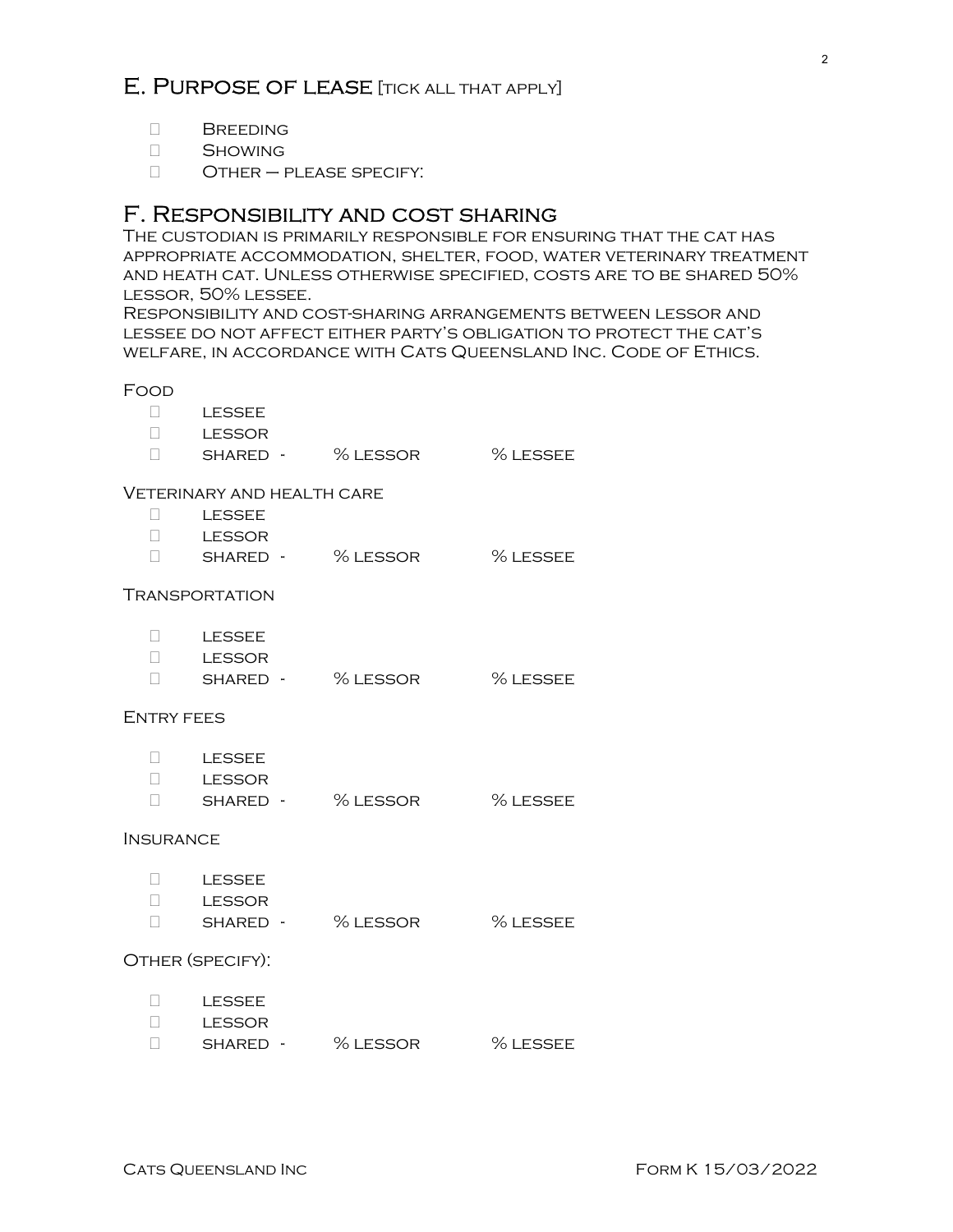## G. Special Conditions

Any special conditions applying to the lease of the cat may be inserted here. If there is insufficient space, special conditions may be set out on a separate page, signed by all parties and attached to this notification.

\_\_\_\_\_\_\_\_\_\_\_\_\_\_\_\_\_\_\_\_\_\_\_\_\_\_\_\_\_\_\_\_\_\_\_\_\_\_\_\_\_\_\_\_\_\_\_\_\_\_\_\_\_\_\_\_\_\_\_\_\_\_\_\_\_\_\_\_\_\_\_\_\_\_\_\_\_\_\_\_

## \_\_\_\_\_\_\_\_\_\_\_\_\_\_\_\_\_\_\_\_\_\_\_\_\_\_\_\_\_\_\_\_\_\_\_\_\_\_\_\_\_\_\_\_\_\_\_\_\_\_\_\_\_\_\_\_\_\_\_\_\_\_\_\_\_\_\_\_\_\_\_\_\_\_\_\_\_\_\_\_ \_\_\_\_\_\_\_\_\_\_\_\_\_\_\_\_\_\_\_\_\_\_\_\_\_\_\_\_\_\_\_\_\_\_\_\_\_\_\_\_\_\_\_\_\_\_\_\_\_\_\_\_\_\_\_\_\_\_\_\_\_\_\_\_\_\_\_\_\_\_\_\_\_\_\_\_\_\_\_\_ \_\_\_\_\_\_\_\_\_\_\_\_\_\_\_\_\_\_\_\_\_\_\_\_\_\_\_\_\_\_\_\_\_\_\_\_\_\_\_\_\_\_\_\_\_\_\_\_\_\_\_\_\_\_\_\_\_\_\_\_\_\_\_\_\_\_\_\_\_\_\_\_\_\_\_\_\_\_\_\_ \_\_\_\_\_\_\_\_\_\_\_\_\_\_\_\_\_\_\_\_\_\_\_\_\_\_\_\_\_\_\_\_\_\_\_\_\_\_\_\_\_\_\_\_\_\_\_\_\_\_\_\_\_\_\_\_\_\_\_\_\_\_\_\_\_\_\_\_\_\_\_\_\_\_\_\_\_\_\_\_

### H. Accompanying Documentation and Payment

Please check the following:

- $\Box$  This notification must be accompanied by the ORIGINAL certificate of registration
- $\Box$  THE PRESCRIBED FEE MUST ACCOMPANY THIS NOTIFICATION.
- A signed copy of lease to be supplied to both parties plus CATS QUEENSLAND registrar.

CHRIS MERRITT P.O Box 9050 Wilsonton QLD 4350 Ph: (07) 4637-0058 Email: registrar@catsqld.org.au

### I. Agreement

BY SIGNING THIS FORM, THE LESSOR(S) NAMED IN ITEM (B) AND THE LESSEE(S) named in item (C) agree to grant and accept a lease of the cat specified in item (A), in accordance with the terms and conditions set out above, including any Special Conditions contained in item (G) or attached hereto. In addition, the parties agree that:

- 1. The parties must comply with the Rules and Code of ethics of CATS QUEENSLAND.
- 2. The parties must comply with all applicable laws, by-laws and regulations in relation to the cat.
- 3. CATS QUEENSLAND is not responsible for policing or enforcing the parties agreement.
- 4. In the event of a dispute or disagreement in respect of the parties' agreement, the parties must use their best endeavors to reach an amicable settlement in the best interests of the cat.
- 5. In no circumstances shall the CATS QUEENSLAND be bound to assist the parties in resolving any dispute or disagreement.
- 6. This lease may be terminated in the event of:
	- any breach of the Rules of Code of Ethics of CATS QUEENSLAND
	- any breach of any applicable law, by-law or regulation in relation to the cat: or
	- any breach of the terms and conditions set out above, including any Special Condition contained in item (G) or attached hereto; or
	- any other conduct which is seriously prejudicial to the cat's WELFARE.